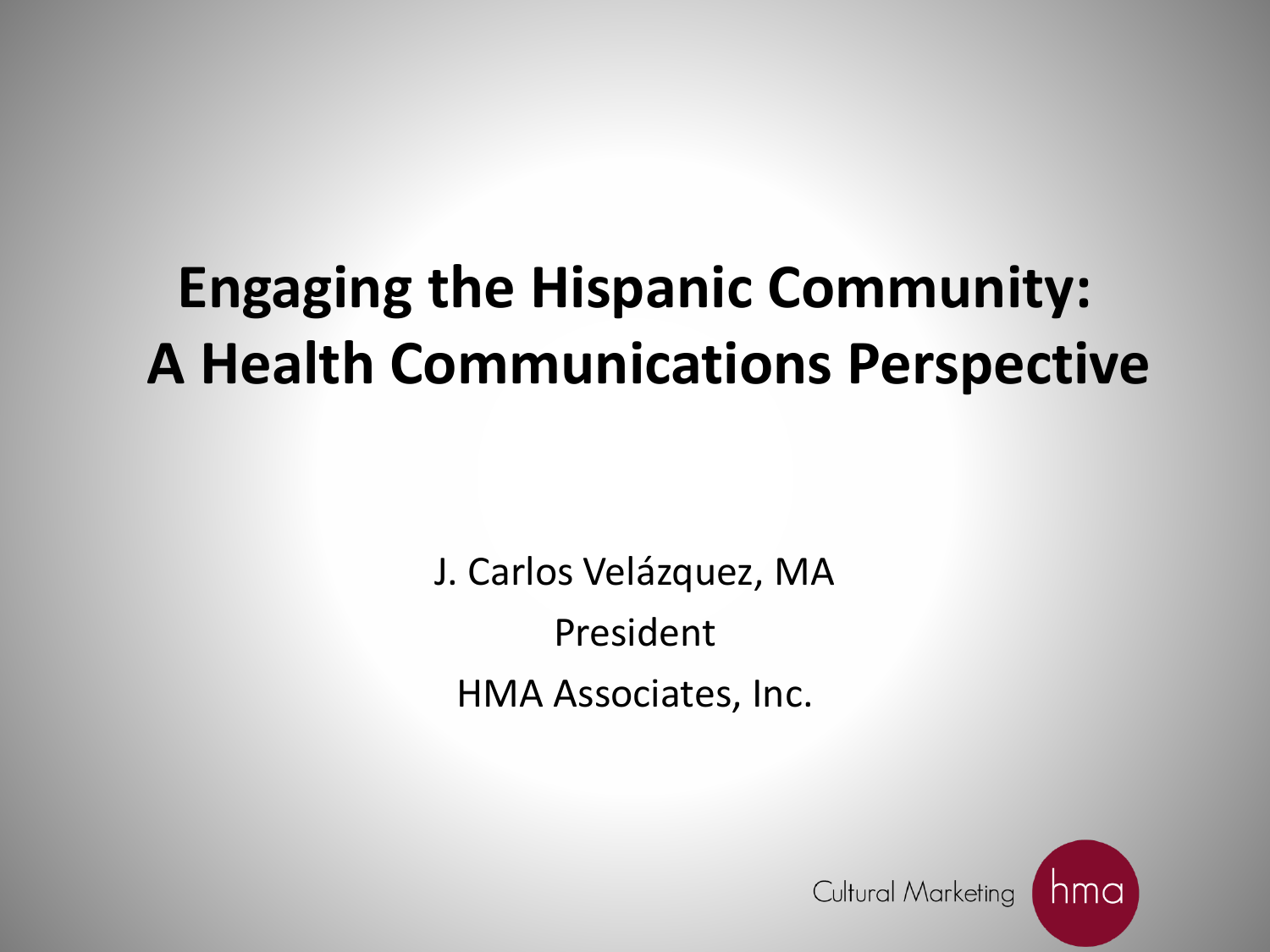# **Objectives**

Upon completion of today's session, participants will be able to:

- $\blacksquare$  Identify social landscape and language/media preferences for established and emerging Hispanic/Latino communities
- **Discuss Hispanic cultural values and the risk** communication model
- **IDENTIFY DEST practices and resources for** developing resonant messages for Hispanic/Latino audiences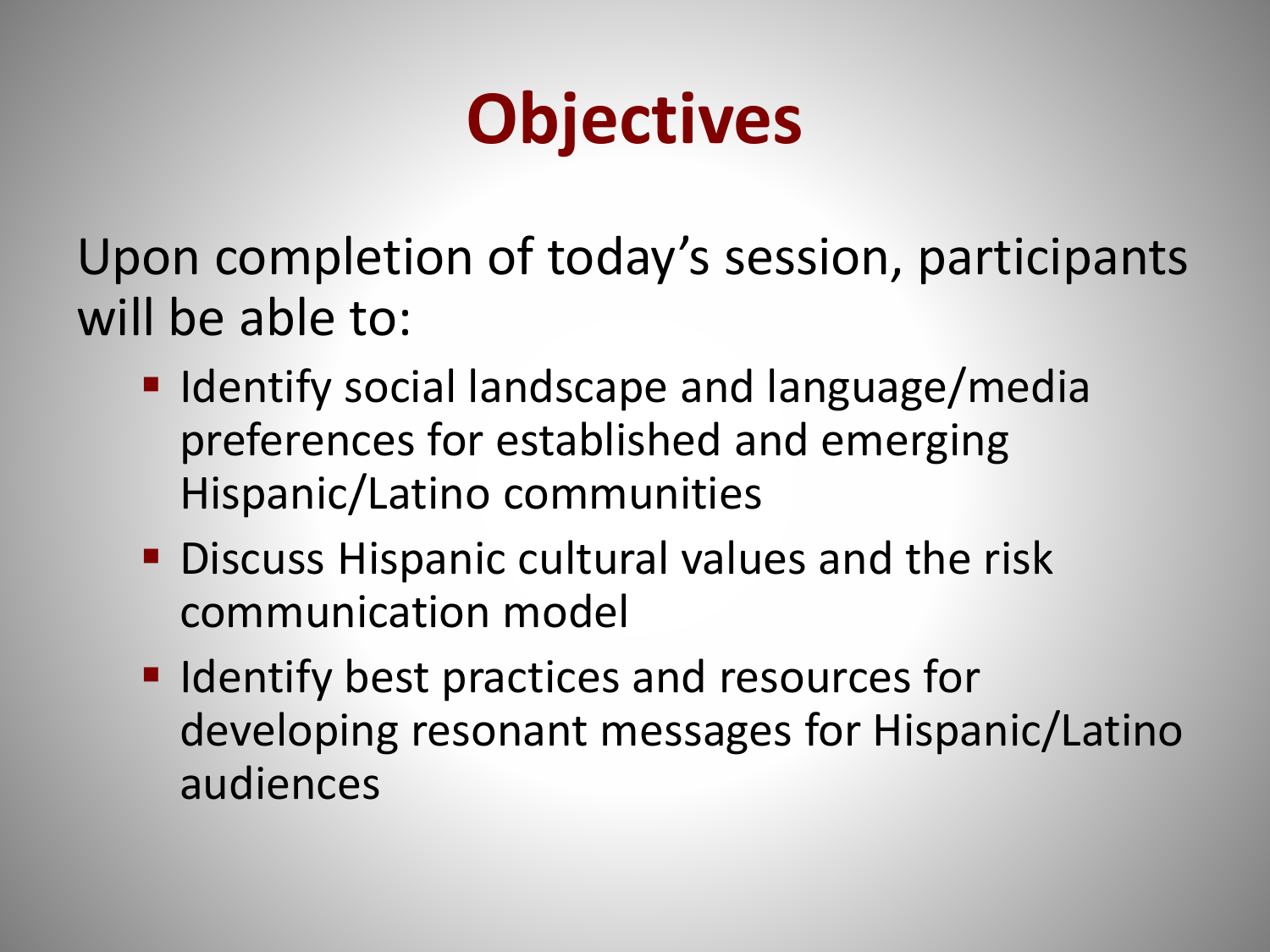# **Hispanic Landscape**\*

- As of July 2014, there are 55.5 million Hispanic/Latinos in the United States
	- 63.9% are of Mexican descent
	- 9.5% Puerto Rican
	- 3.8% Salvadoran
	- **3.7% Cuban**
	- 3.2% Dominican
	- 2.4% Guatemalan



\*2014 American Community Survey, US Census Bureau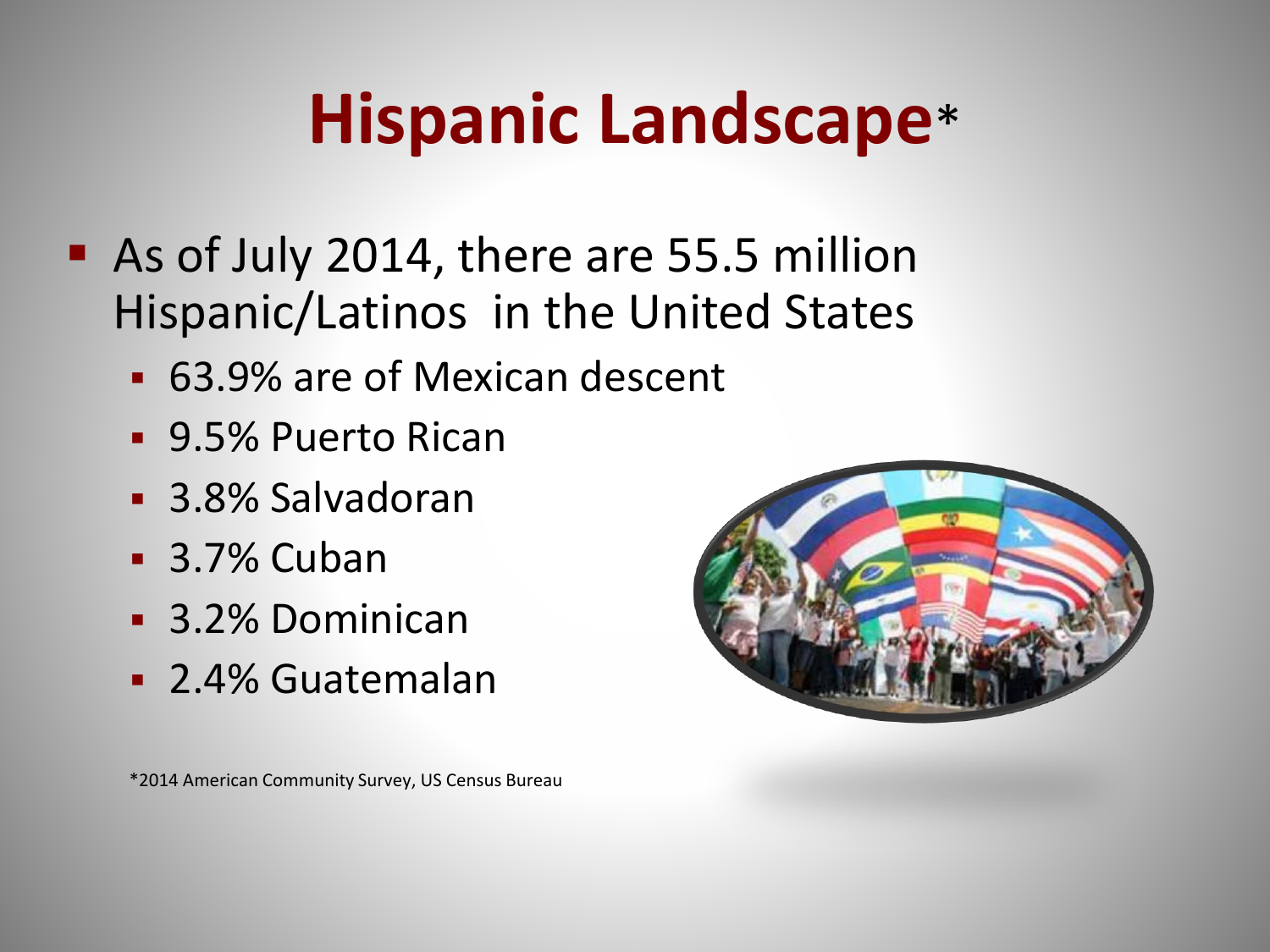## **Hispanic Landscape**

- As of July 2014, 38.4 million U.S. residents 5 and older spoke Spanish at home (73.3%)\*
- 22.5% of Hispanics/Latinos live at or below the Federal poverty line
- 24.3 % of Hispanics/Latinos lack health insurance
- 35.3% of Hispanics/Latinos 25 and older lack a high school education
- 5.9% unemployment rate among Hispanics/Latinos\*\*

\*2014 American Community Survey, US Census Bureau \*\*Bureau of Labor Statistics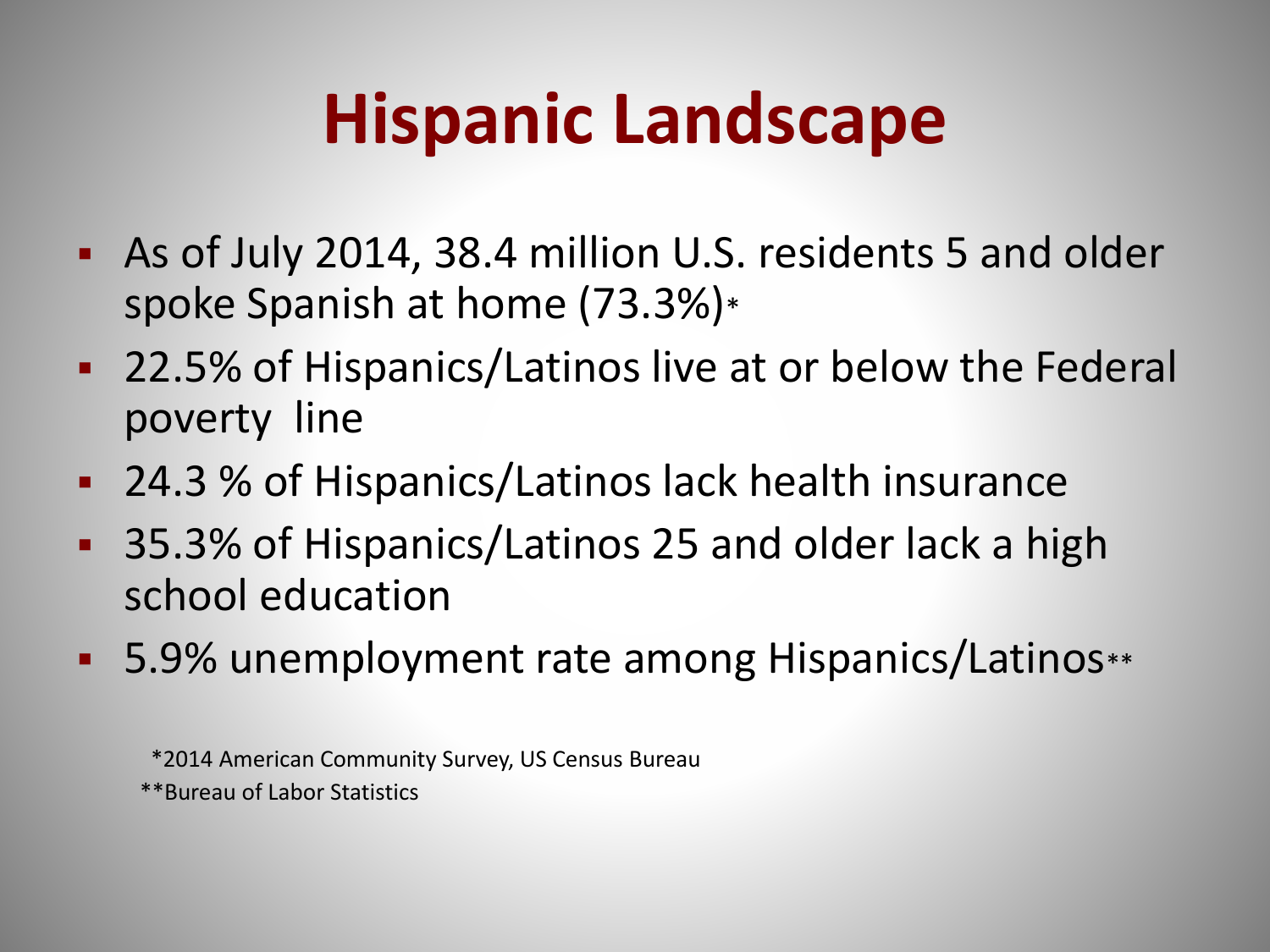### **Access to Healthcare by Hispanics**

- 25.5% of Hispanics under 65 years of age do not have health insurance coverage\*
- 27% of Hispanics lack a regular physician
- **If** Insured Latinos are more likely to be married, to have been born in the U.S. and speak English. They are also more likely to have finished high school, to be older than 35 years of age, and to have income above the federal poverty line

\*Hispanics and Health Care in the United States, Robert Wood Johnson Foundation and Pew Hispanic Center, 2008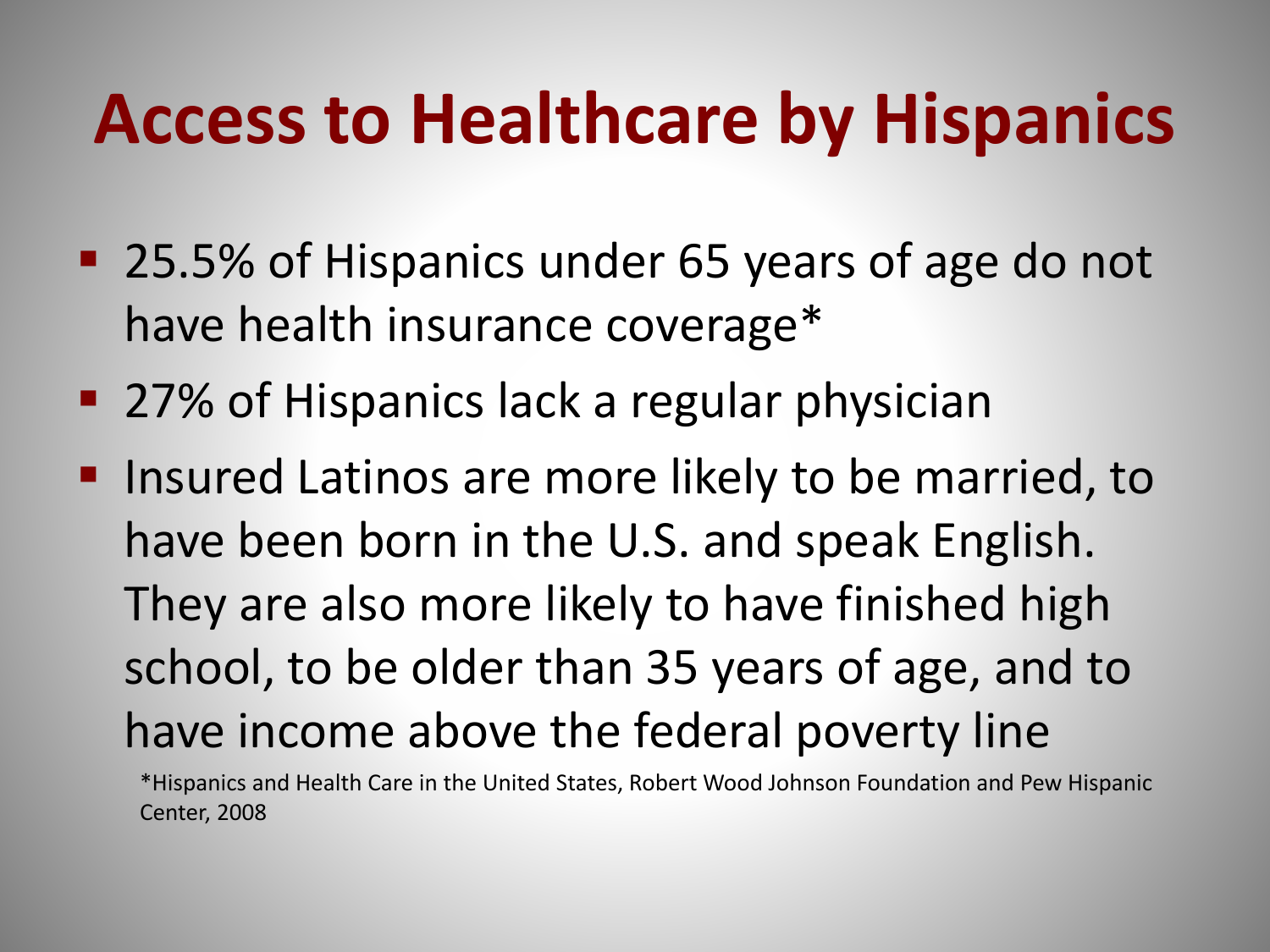### **Latinos' Sources for Health Information**



Question wording: How much information about health and health care did you get over the past year from a doctor or other medical professional, family or friends, the radio, the Internet, television, a church or community organization, newspaper or magazine?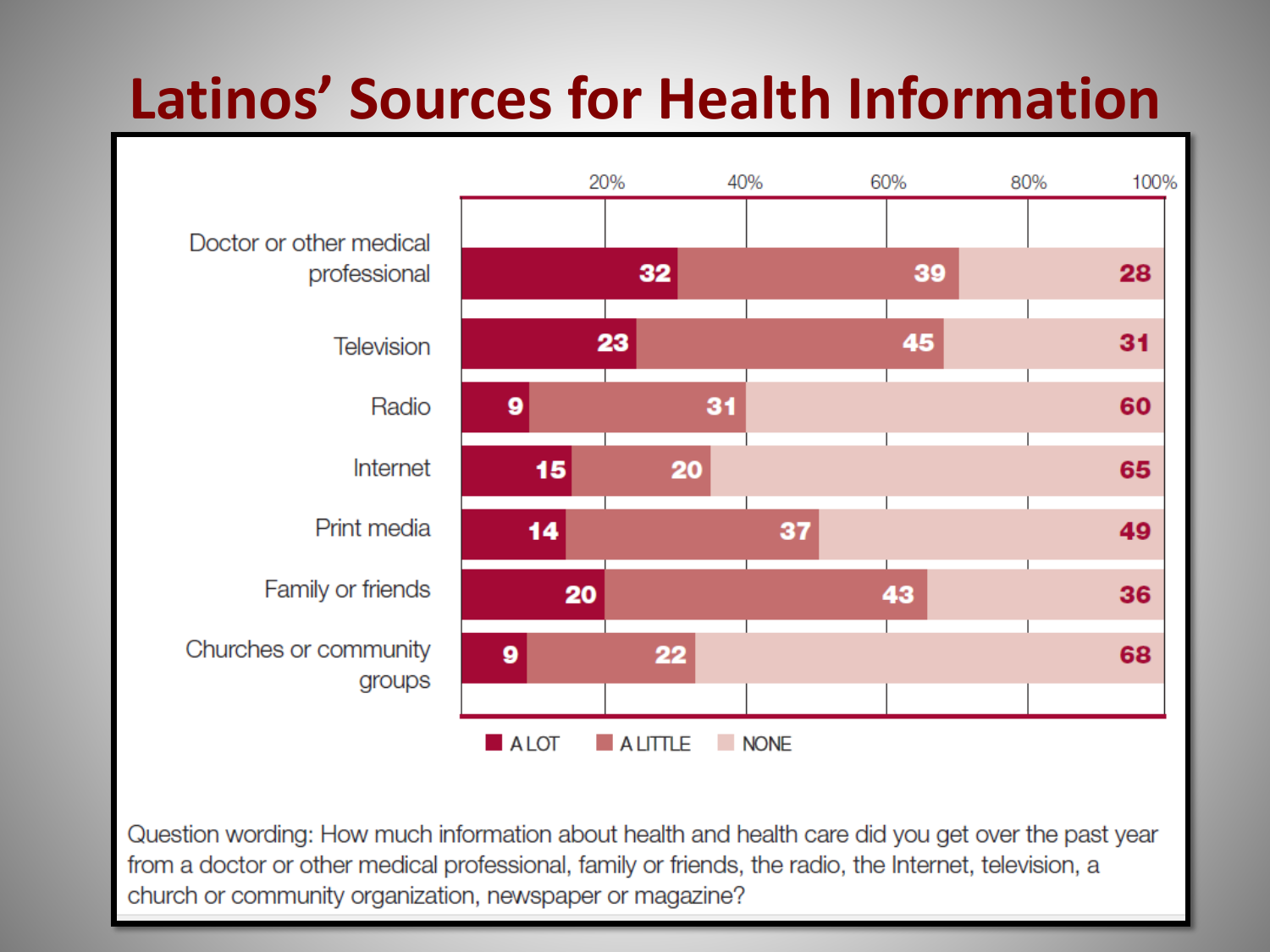## **Social Media**

- **Research shows that Hispanics lead the general** population in social media, mobile and ecommerce adoption
	- 80% of U.S. Hispanic adults use social media compared to the general population (72%)
	- 68% of U.S. Hispanic adults use Facebook, Twitter, or similar platforms, compared to 58% for the general population\*
	- **Hispanic consumers share social media five times** more often than non-Hispanic users\*\*

\*BIA/Kelsey's Consumer Commerce Study (2014) \*\*Pew Research Center Internet Project (2014)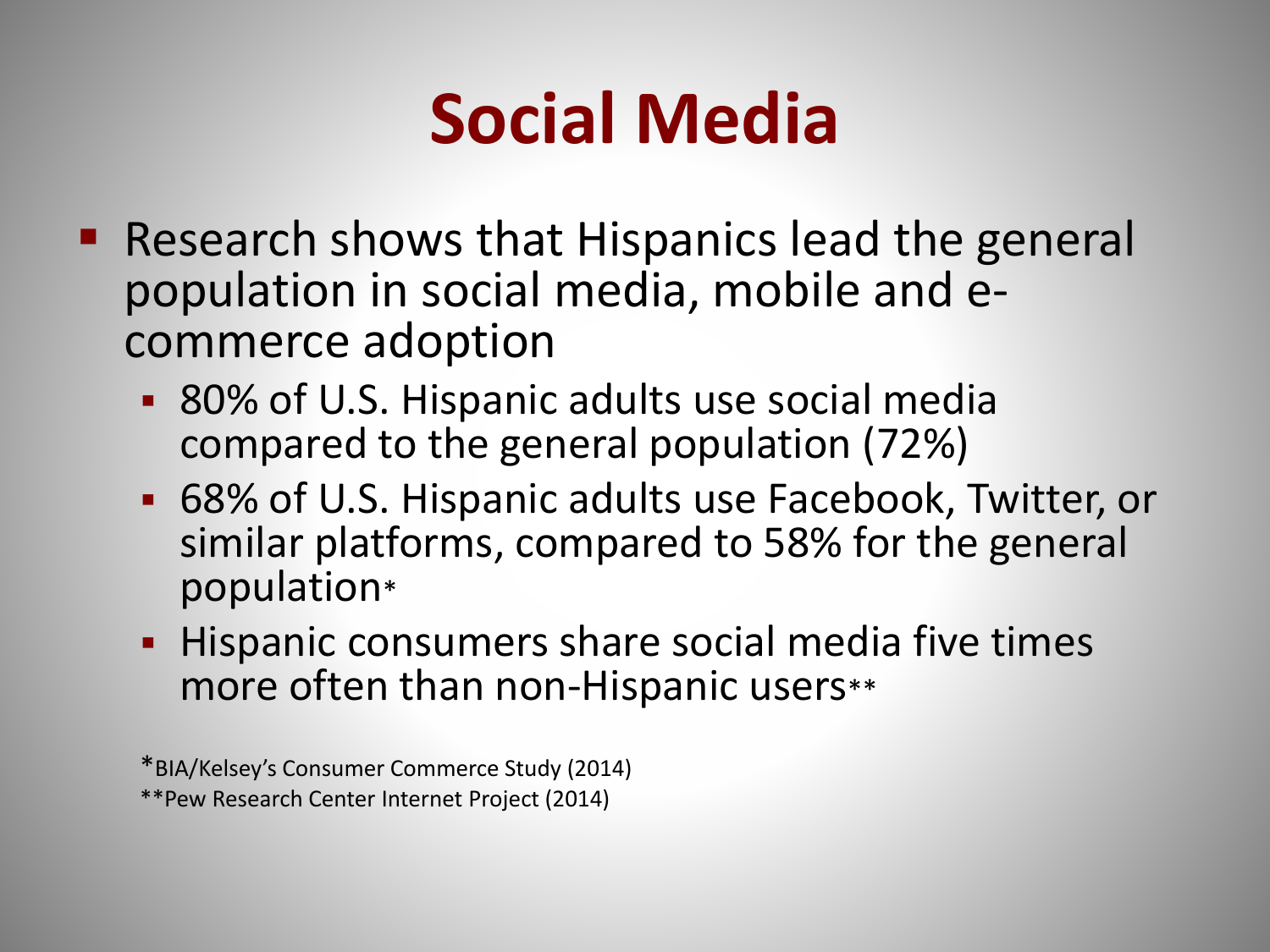# **Changing Landscape**

- As the landscape in the United States changes, there is a need to develop messages that will resonate with the diversity of the Hispanic community
- **Process to develop messages can integrate** theory of risk communication
- **Messages must reflect the values that are** relevant to the target audience

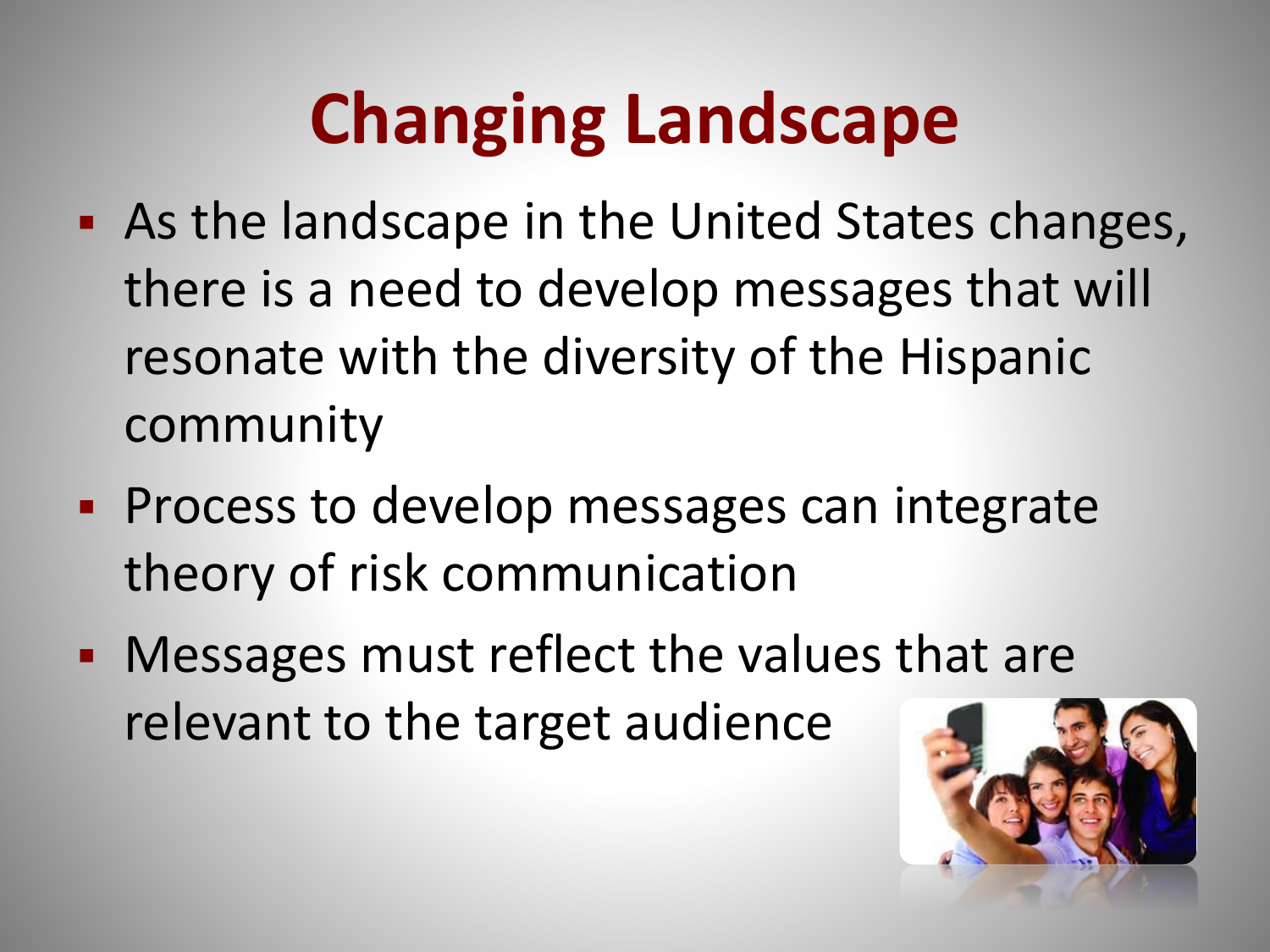- HMA worked with Dr. Vincent Covello to develop an Hispanic Risk Communication Model as a framework for messages to promote flu vaccination during the H1N1 crisis.
- As a pioneer in risk communication he reminds us that people's perceptions of risk are influenced by factors other than numerical data.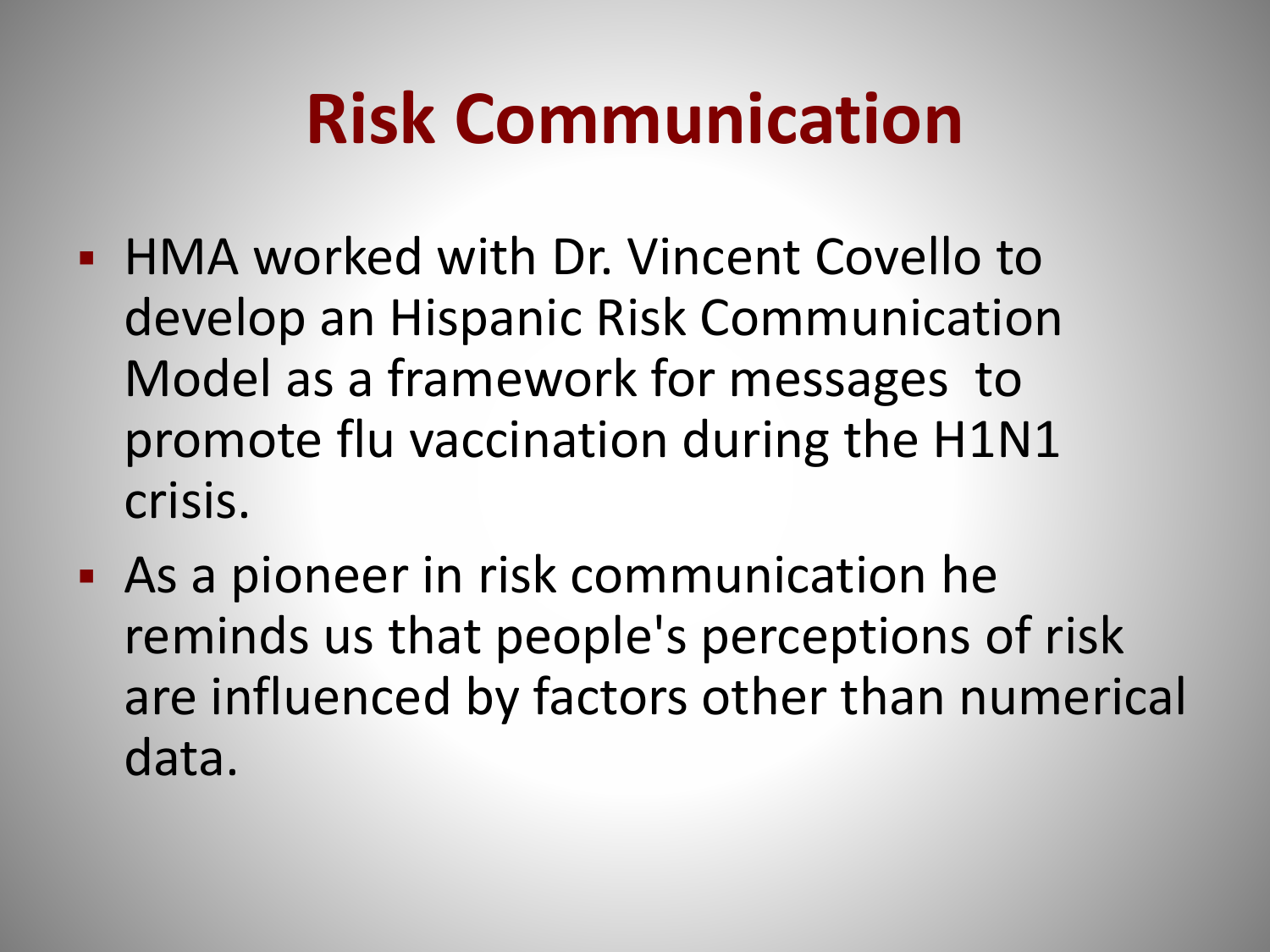### Higher Concern/Fear

### **Untrustworthy sources**

- $\blacksquare$  Few or unclear benefits  $\blacksquare$
- **EXECONTROLLED CONTROLLED FIGURE**
- **Involuntary**
- Unfair
- **-** Human origin
- Children as victims

### Lower Concern/Fear

- **EXECUTE:** Trustworthy sources
	- Large benefits
	- Under one's control
	- **•** Voluntary
	- **Fair**
	- **Natural origin**
	- Children not victims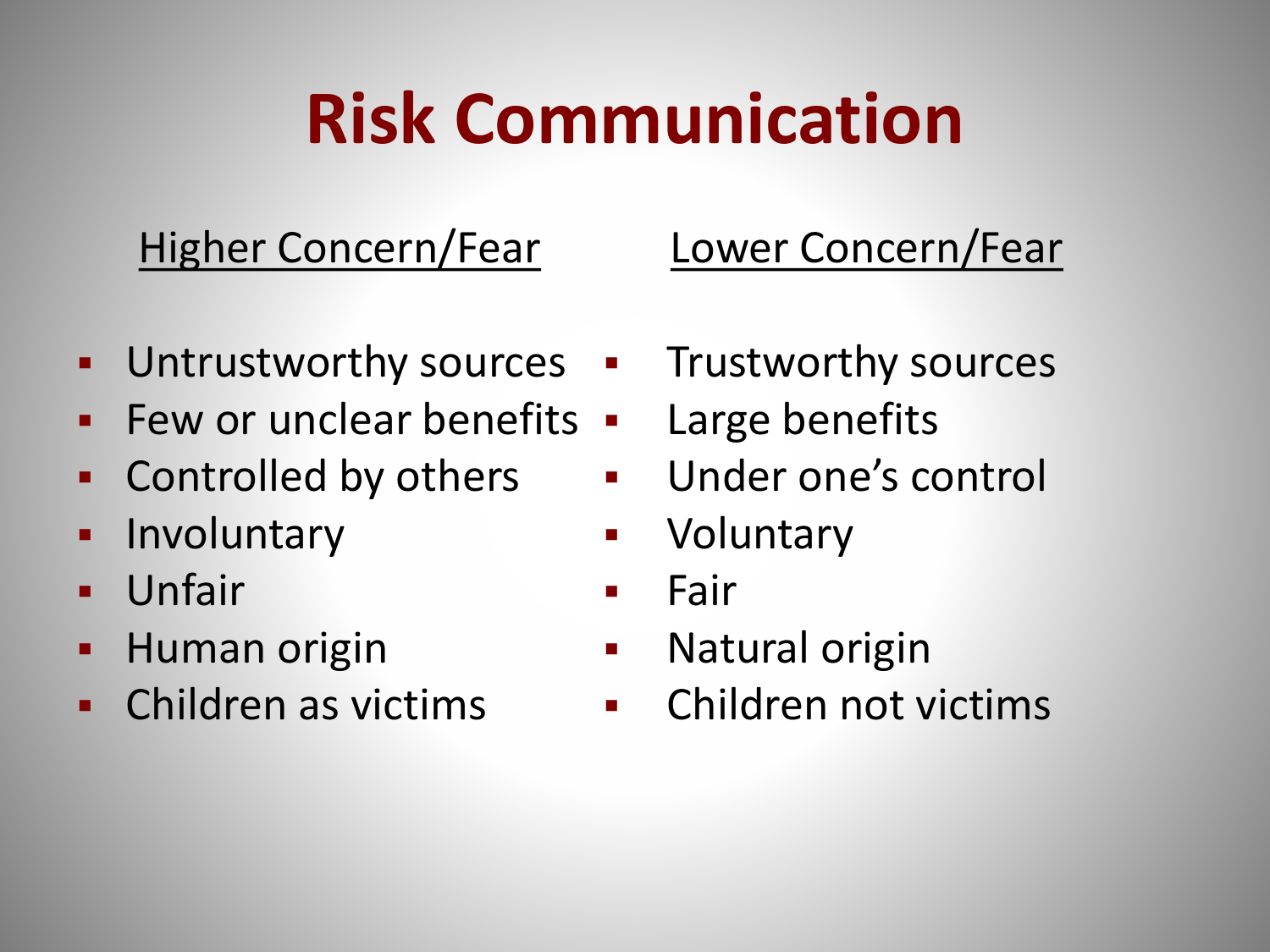- According to Dr. Covello there are seven cardinal rules for effective risk communication:
	- Be honest, frank, and open
	- **EXECO** Coordinate and collaborate with other credible sources
	- Plan for media influence
	- **EXE** Speak clearly and with compassion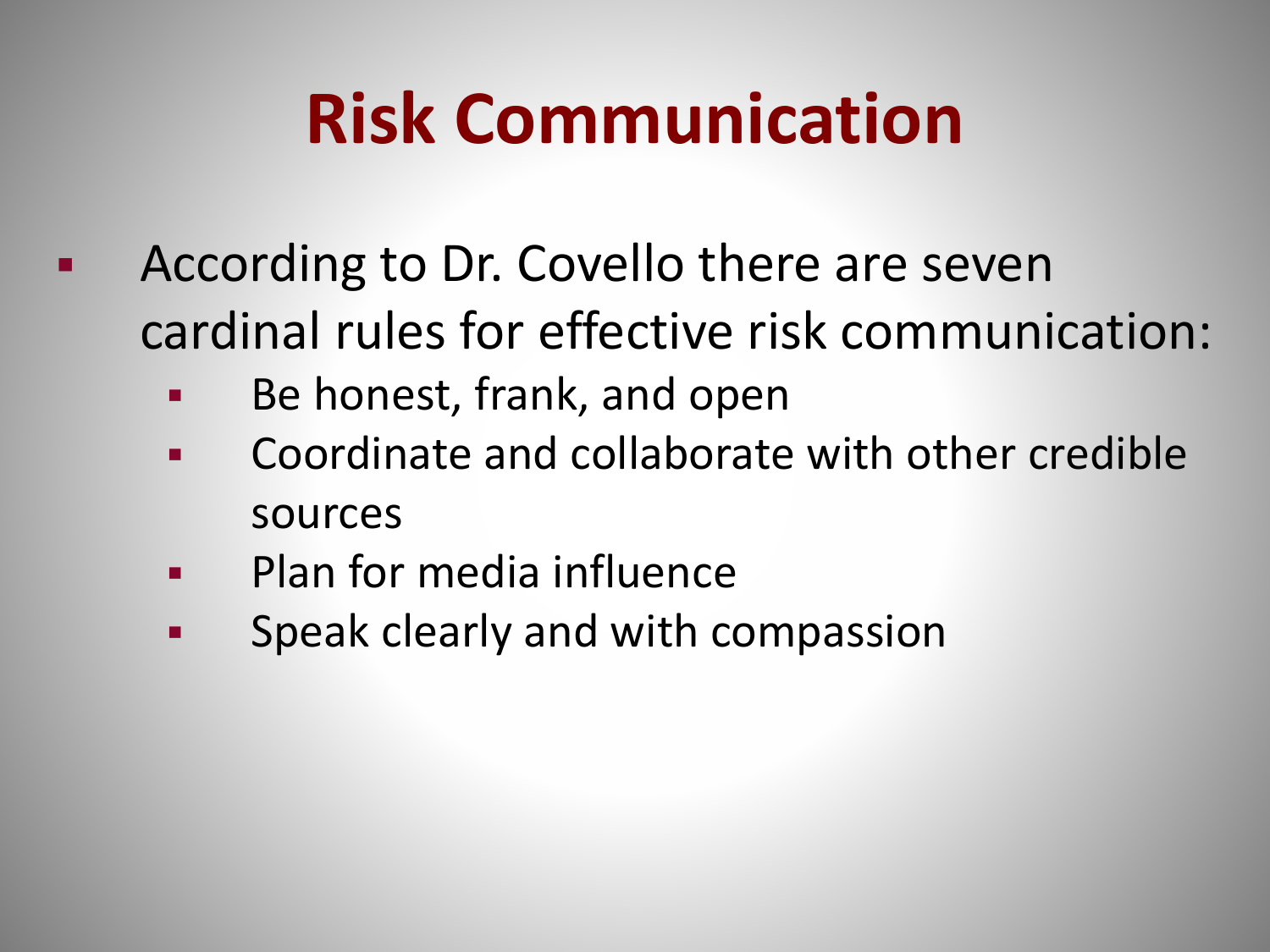- **Seven cardinal rules for effective risk** communication:
	- **Accept and involve the receiver of risk** information as a legitimate partner
	- **People have the right to participate in** decisions that affect their lives
	- **Plan and tailor risk communication strategies**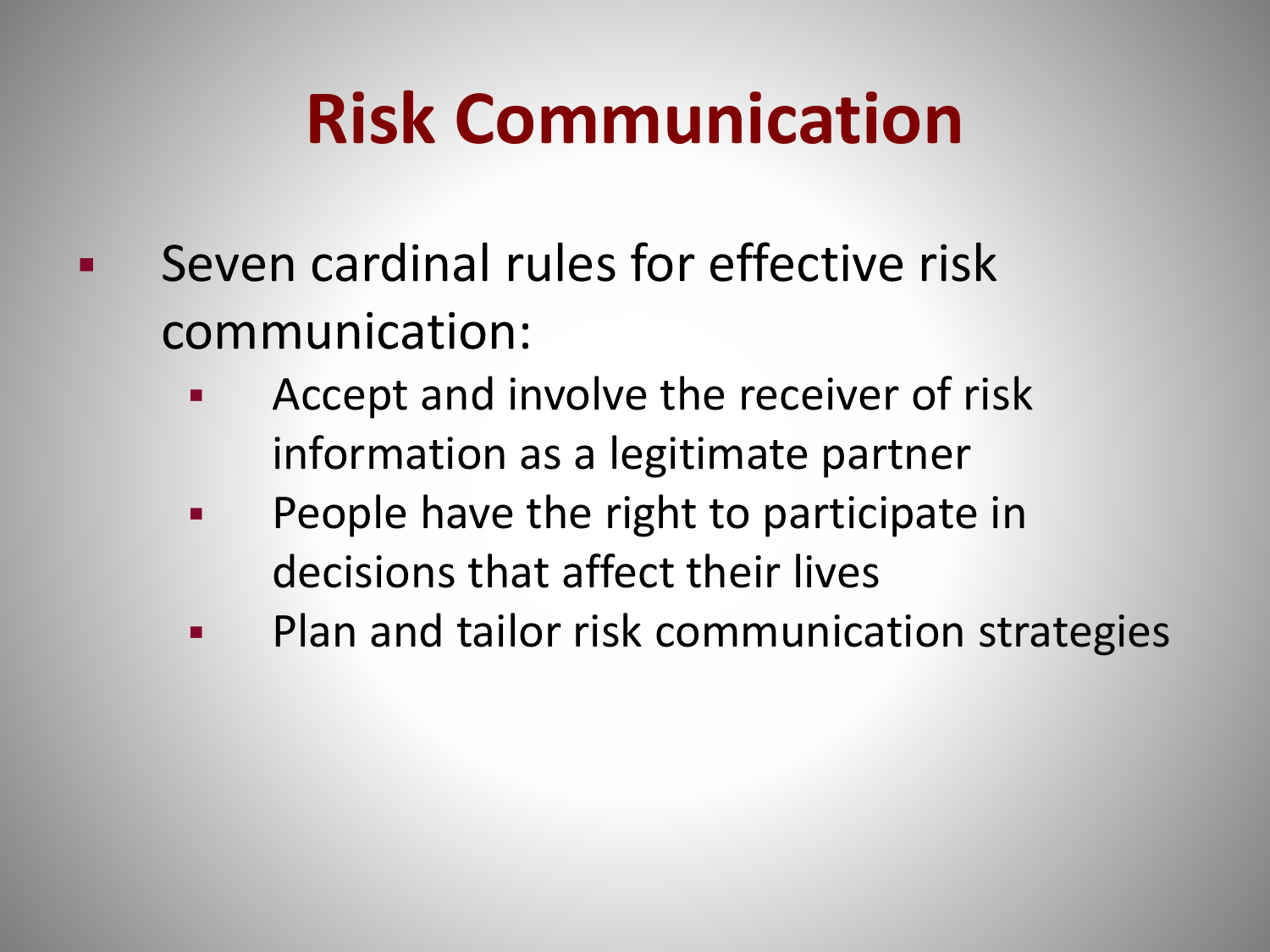## **Hispanic Risk Communication**

Why a Hispanic risk communication model is important:

- Plan and tailor risk communication strategies
- Different goals, audiences, and communication channels require different risk communication strategies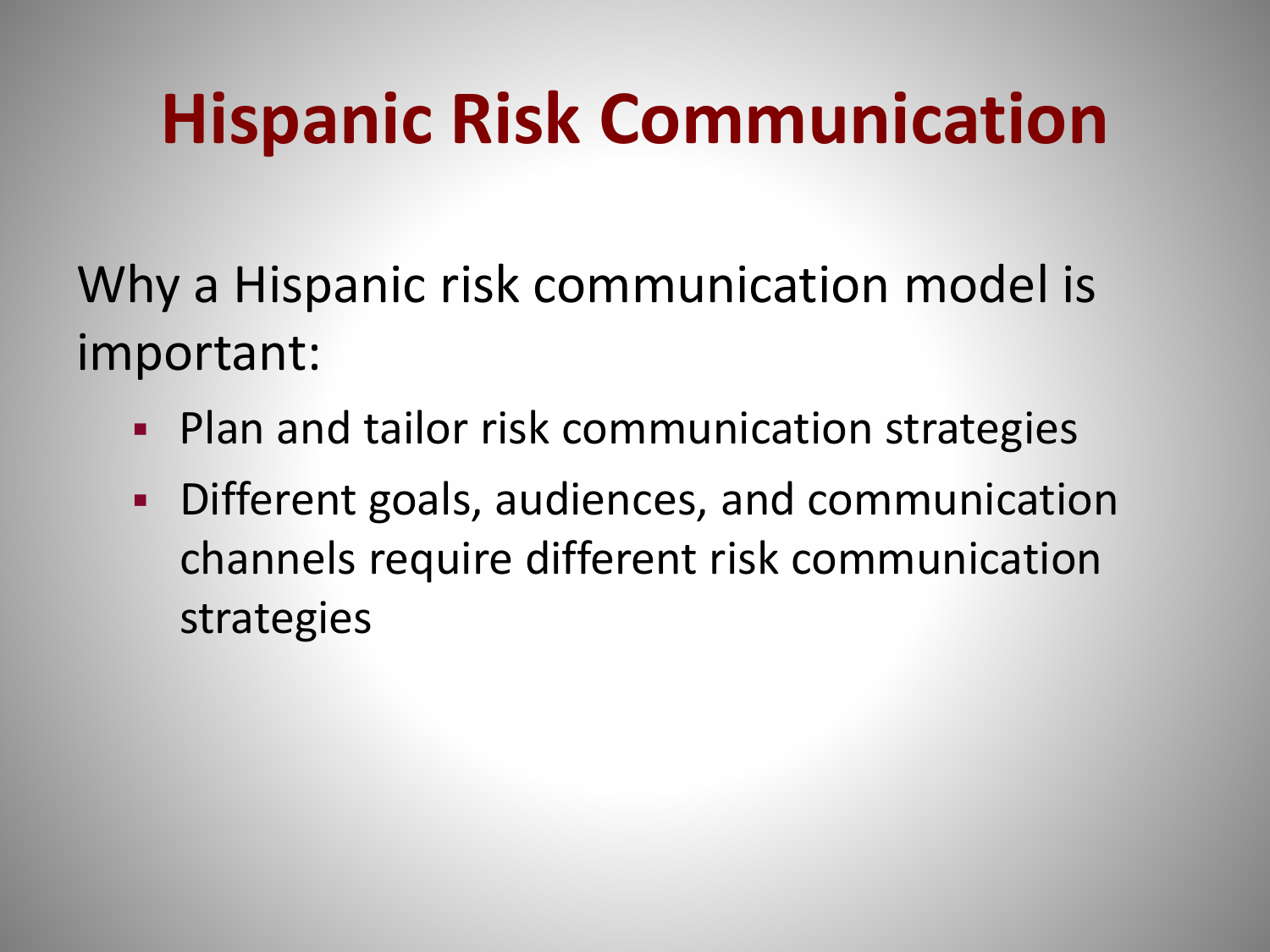### **Hispanic Risk Communications Model**

#### **Risk Perception**

**Trust** 

Voluntariness

**Controllability** 

Familiarity

Fairness

**Benefits** 

```
Catastrophic potential
```
Understanding

Uncertainty

Delayed effects

Effects on children

Effects in future generations

Victim identity

Dread

Media attention

Accident History

Reversibility

Personal Stake

Ethical/moral nature

#### Human vs. natural origin

#### **Cultural Values**

#### Family



Authority



Religiosity



#### **Health Belief Model**

- Perceived susceptibility
- Perceived severity
- Perceived benefits
- Perceived barriers
- Perceived cues to action
- Perceived self-efficiency

**Application of Risk Communication Model** 

#### **Message Mapping**

- Identify potential stakeholders
- Identify potential Stakeholder questions
- Develop key messages
- Develop supporting facts
- Test and practice messages
- Deliver maps through Appropriate channels

#### **Cultural Interpreters**

- Trained spokespersons
- **Trusted** individuals/organizations
- Chosen communication channels

#### **Cultural filters**

- **Connections**
- Hubs
- **Stories**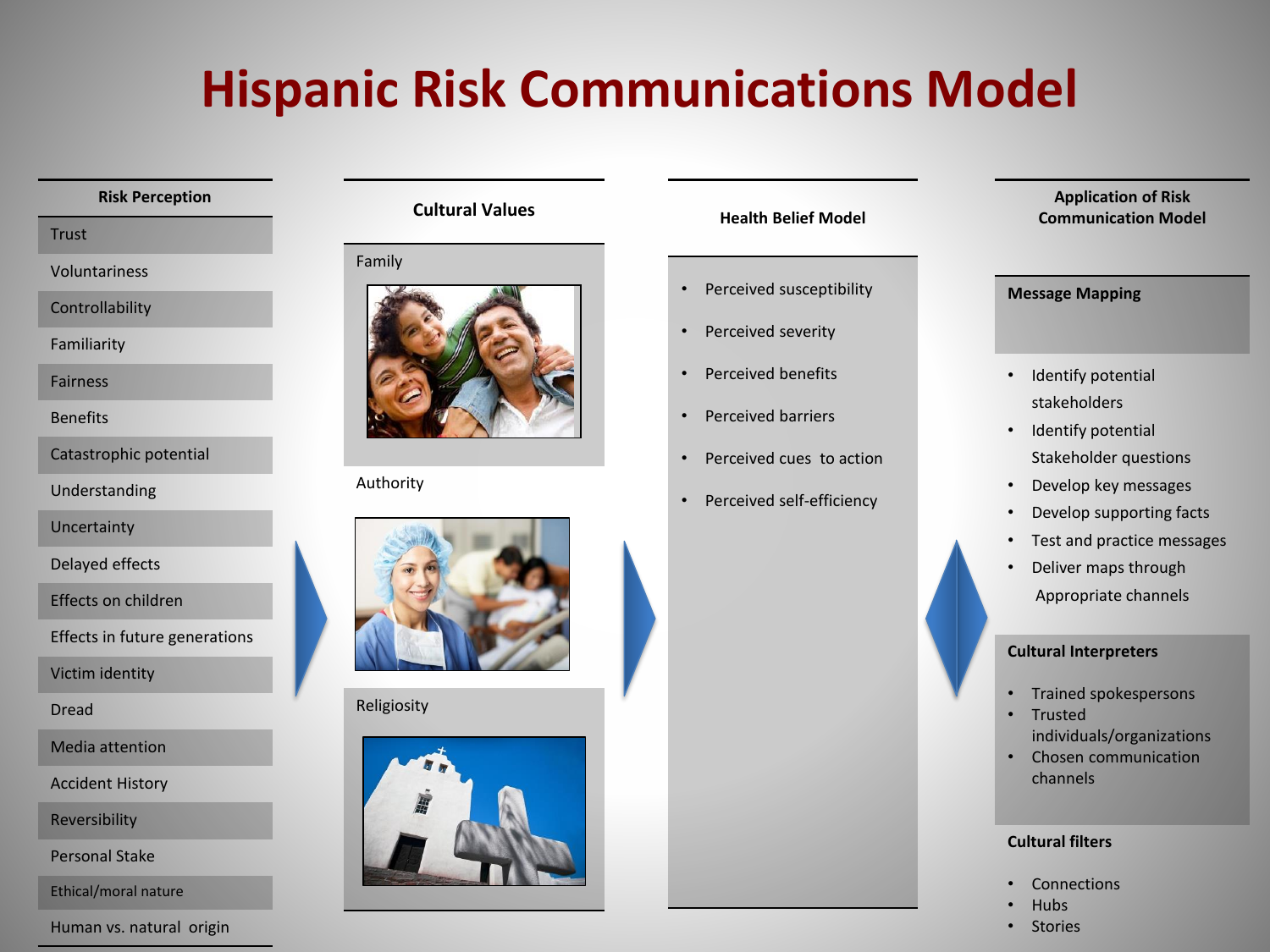### **Hispanic Risk Communication Model**

Key values were identified in developing model

- Familia (Family)
- Personalismo (Interpersonal)
- Respeto (Respect)
- Jerarquía (Hierarchy)

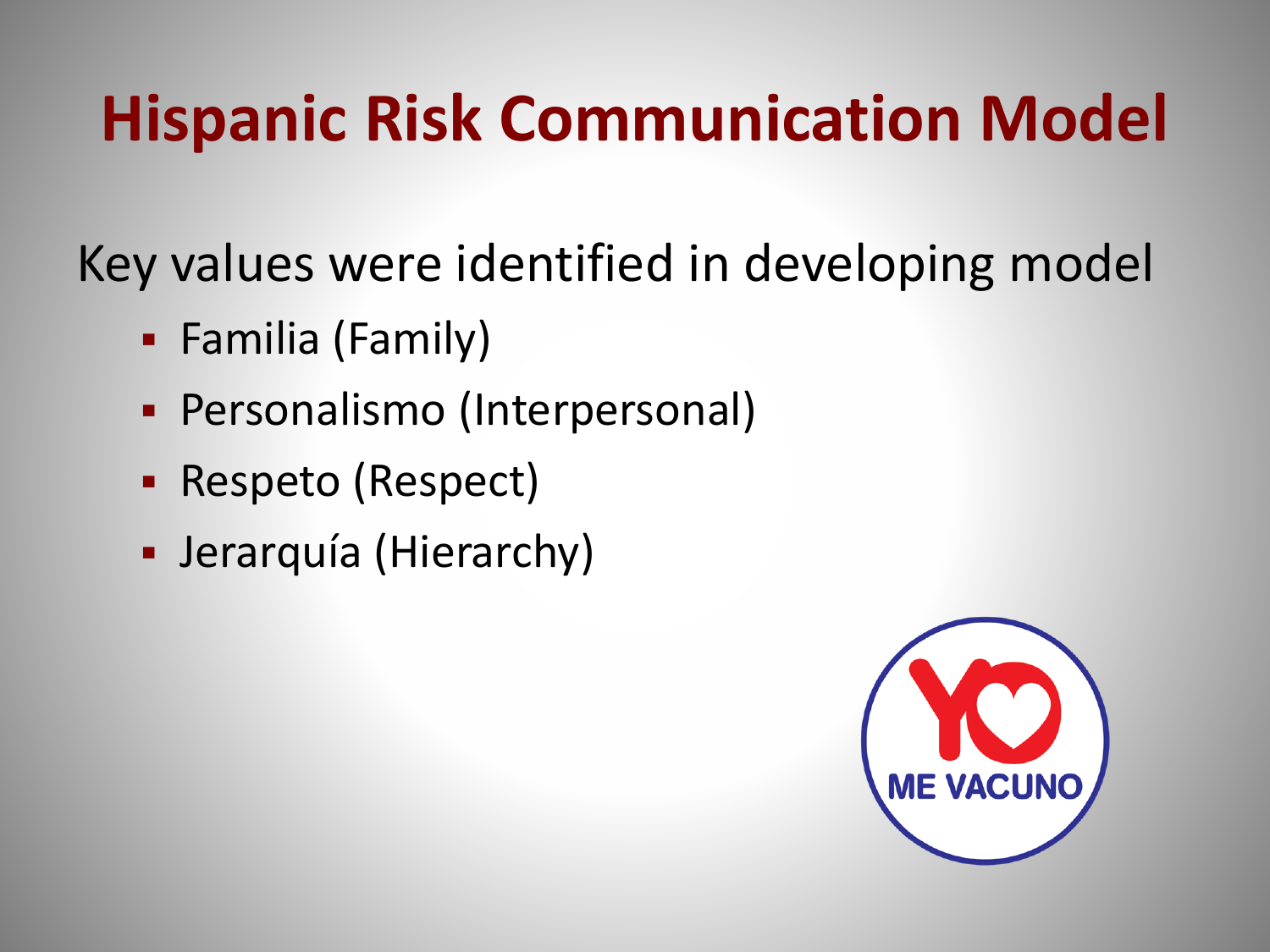### **Research Findings for H1N1 Messaging**

| <b>Risk Perceptions</b>            | <b>Common Findings</b>                                                         | <b>Less Acculturated</b>                                                                                                 | <b>More Acculturated</b>                                                                                             |
|------------------------------------|--------------------------------------------------------------------------------|--------------------------------------------------------------------------------------------------------------------------|----------------------------------------------------------------------------------------------------------------------|
| <b>Trust</b>                       | Distrust of vaccine and/or<br>government<br>High regard for<br>doctor's advice | <b>Rural based Latinos were</b><br>more likely to vaccinate to<br>protect children<br>Urban Latinos did not<br>vaccinate | Need for H1N1 safety record<br>Myths of side effects were<br>entrenched                                              |
| <b>Dread</b><br>Catastrophe        | Fear of vaccine side effects                                                   | Parents experienced high<br>fear of HIN1                                                                                 | Rural youth worried about<br>infection<br>Urban Latinos minimized<br>impact and more concerned<br>about seasonal flu |
| Control<br>Voluntary               | Prevention through washing<br>hands and eating right                           | God helps those who help<br>themselves                                                                                   | Urban Latinos thought<br>breastfeeding was preventive<br>Less tendency to be religious                               |
| <b>Benefits</b><br><b>Fairness</b> | Know vaccine benefits but<br>need doctor's approval                            | HIN1 vaccine uncertainty<br>outweighs benefits                                                                           | Mexicans were blamed<br>Urban Latinos accepted the<br>vaccine benefits                                               |
|                                    |                                                                                |                                                                                                                          |                                                                                                                      |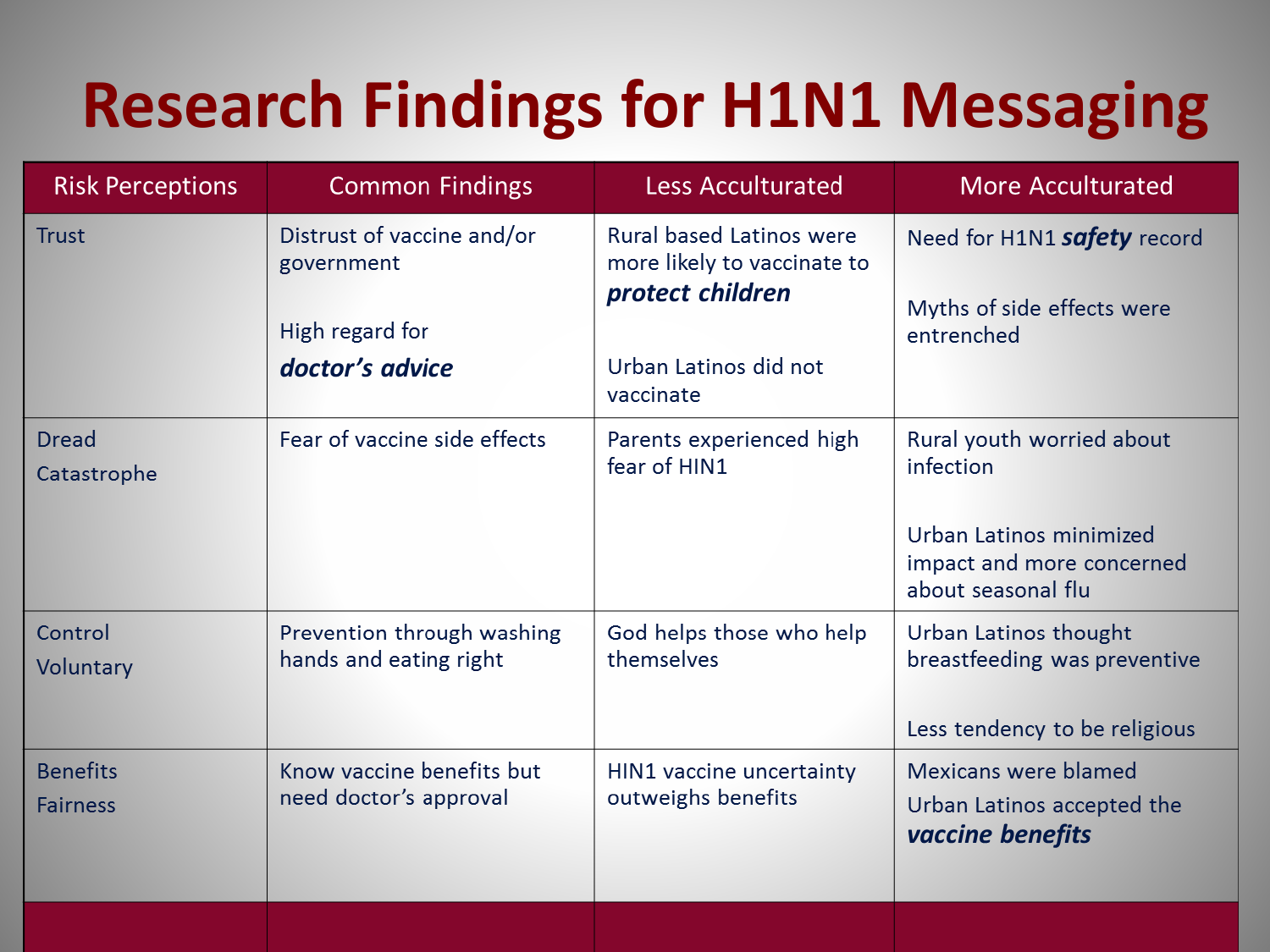### **Integrating Model for Communications Tools**

### Design for young adults





### Themes  $\checkmark$  Family Love  $\checkmark$  Misconceptions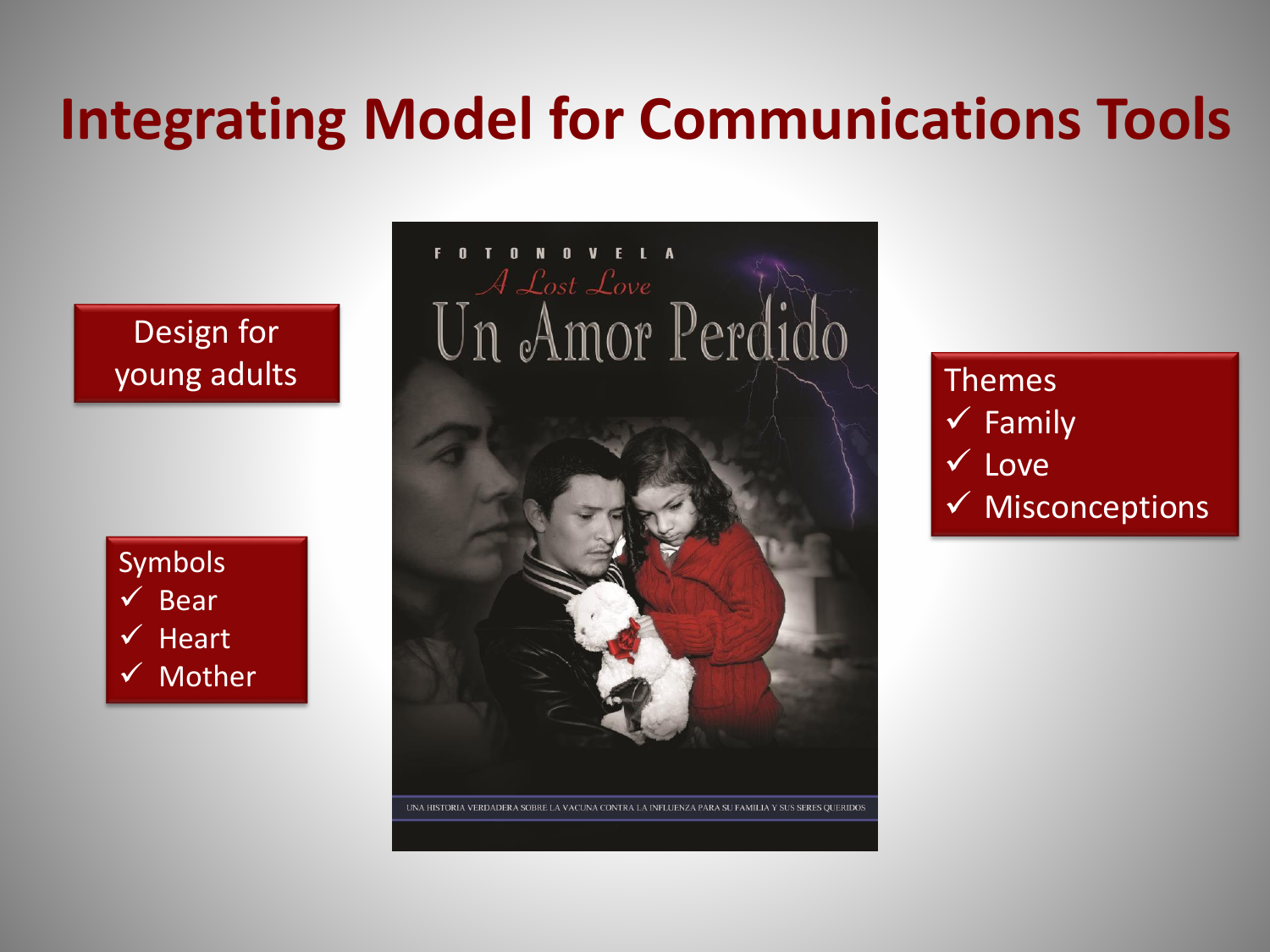### **Communication Products**

### ¡Nunca Más! Novelas

**f** SHARF **W** TWFFT in **INKEDIN @PINIT**  $\blacktriangleright$  FMAIL  $\rightarrow$  PRINT

#### en Español

The ¡Nunca Más! Novela Health Series follows the lives of the main character Lourdes and her family: Miguel - her husband, Michelle - her daughter, Eugenio - Michelle's boyfriend, and Sonia -Lourdes' best friend

In each episode, the family faces a problem because they don't use medicines wisely. Watch the novelas and check out the other resources. What lessons do Lourdes and her family learn about medication safety? How do they handle the challenges?



#### **Videos**

Watch now. View all four episodes.

#### Characters

Meet the family. Learn more about the characters.

**Tips** 

Avoid danger. Say nunca más to medication misuse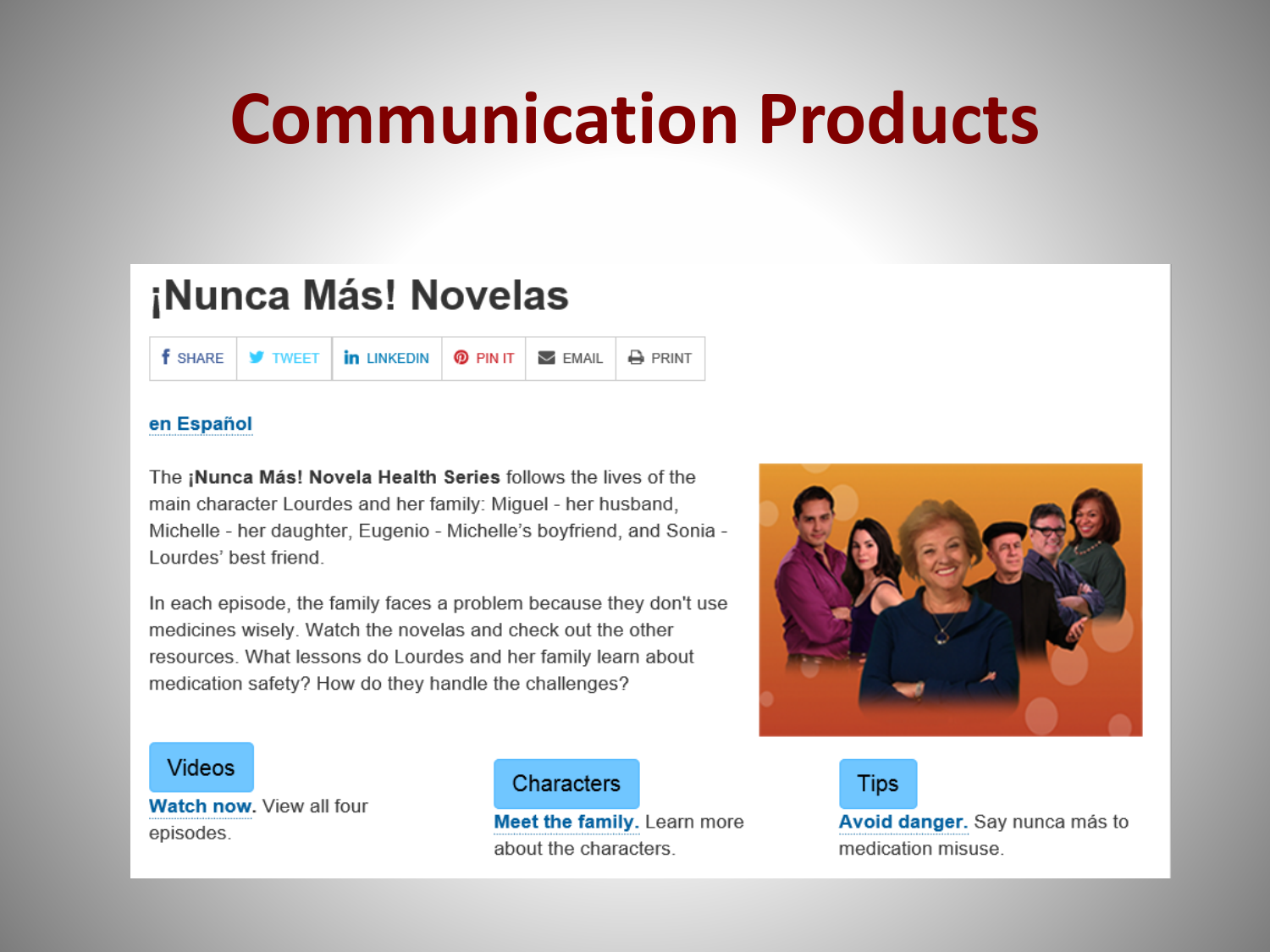### **Communication Products**

### Preserve family traditions

Protect the

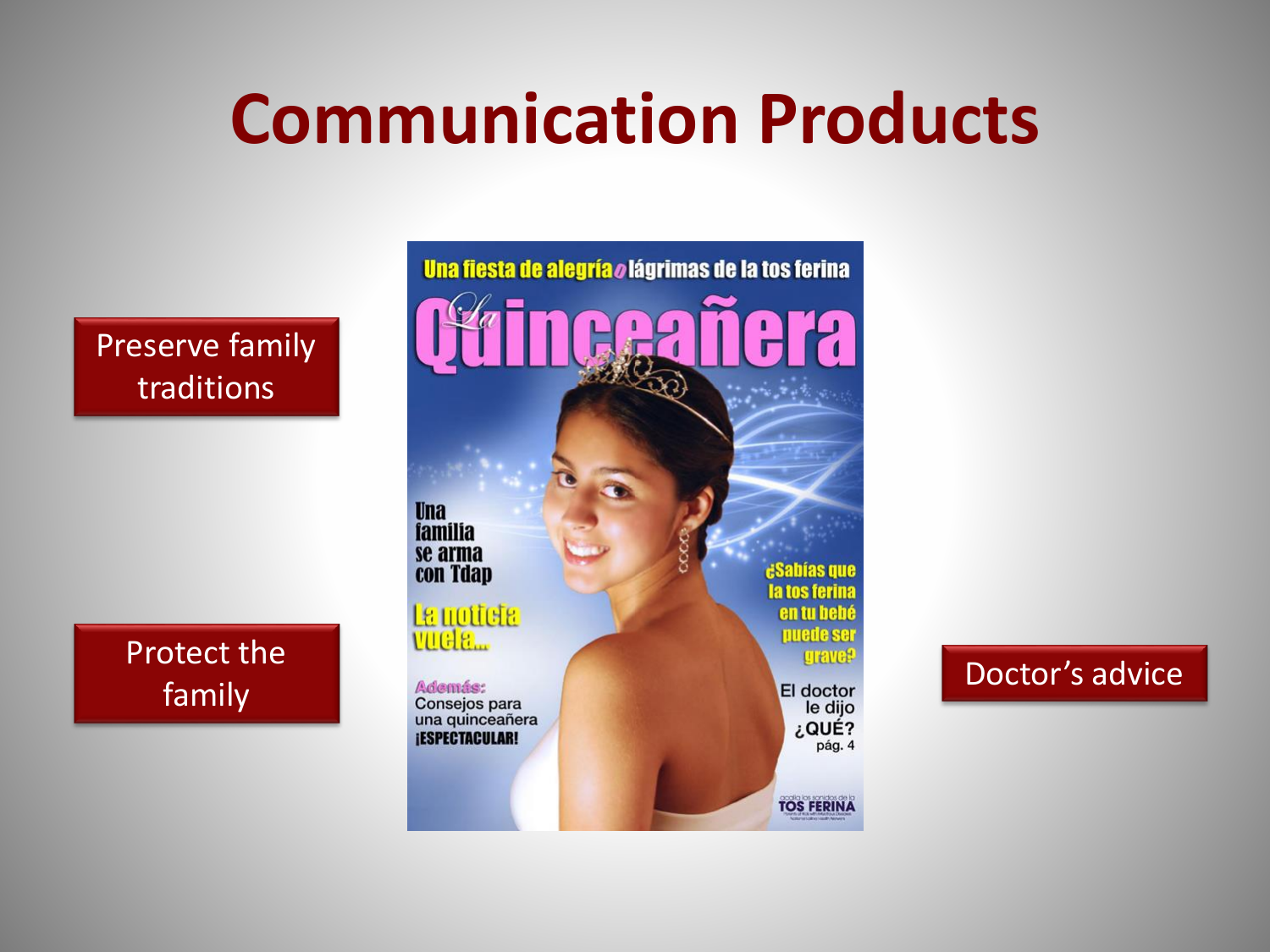### **Resources**

- The following sites have educational resources that are useful to learn more about engaging the Hispanic/Latino community:
- CDC National Influenza Vaccination Disparities Partnership
	- <http://www.cdc.gov/flu/partners/disparities.htm>
- **FRING Cultural Health website** 
	- <https://www.thinkculturalhealth.hhs.gov/>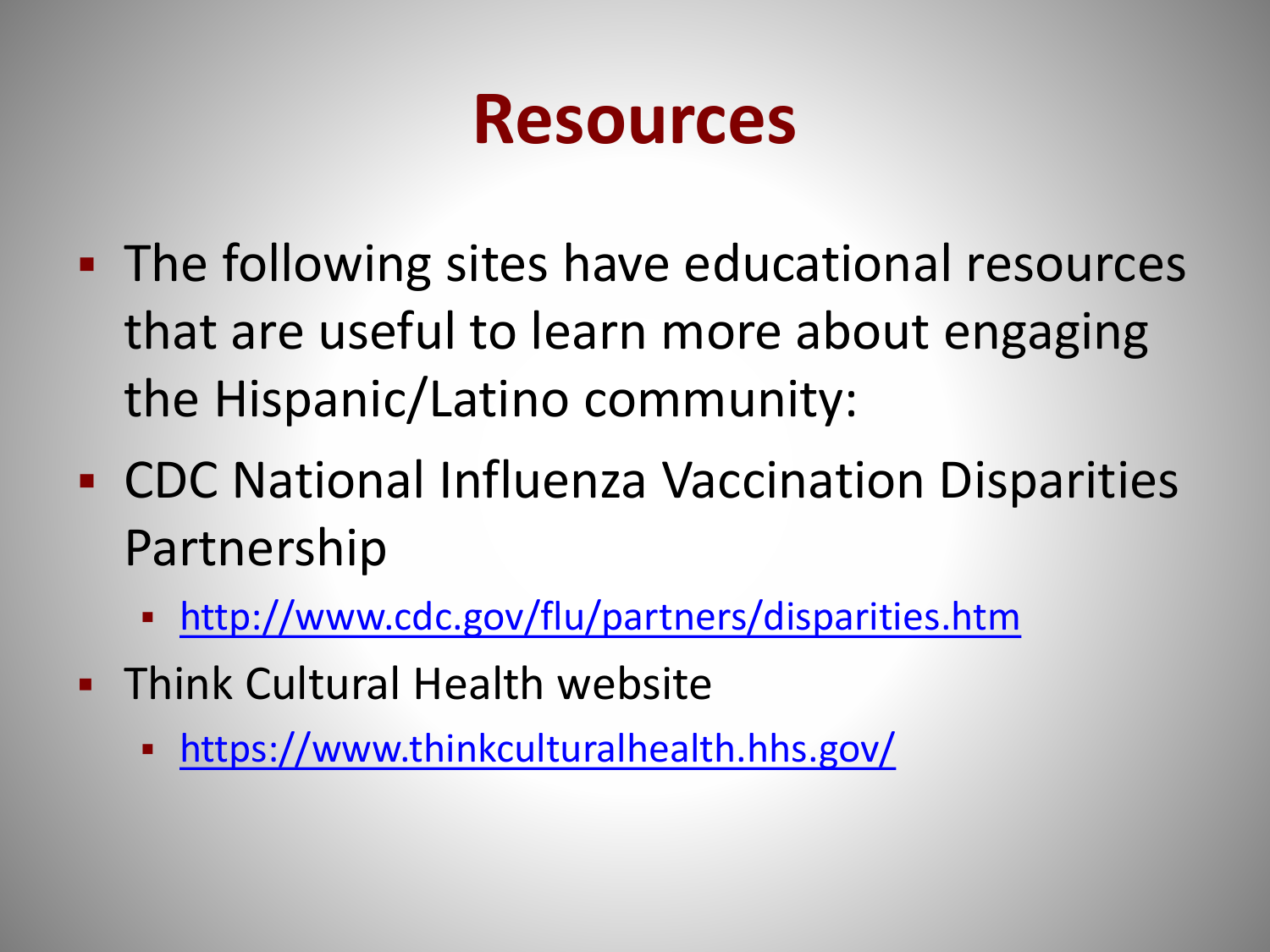### **Take Home Message**

- **The growing Hispanic/Latino community requires** responsive and resonant engagement strategies
- **Values are at the core of creating resonant** messages and communication products
- Cardinal rules of risk communication should be used as guideposts for the message development process
- Cultural interpreters should be engaged as a means of understanding best means to disseminate messages